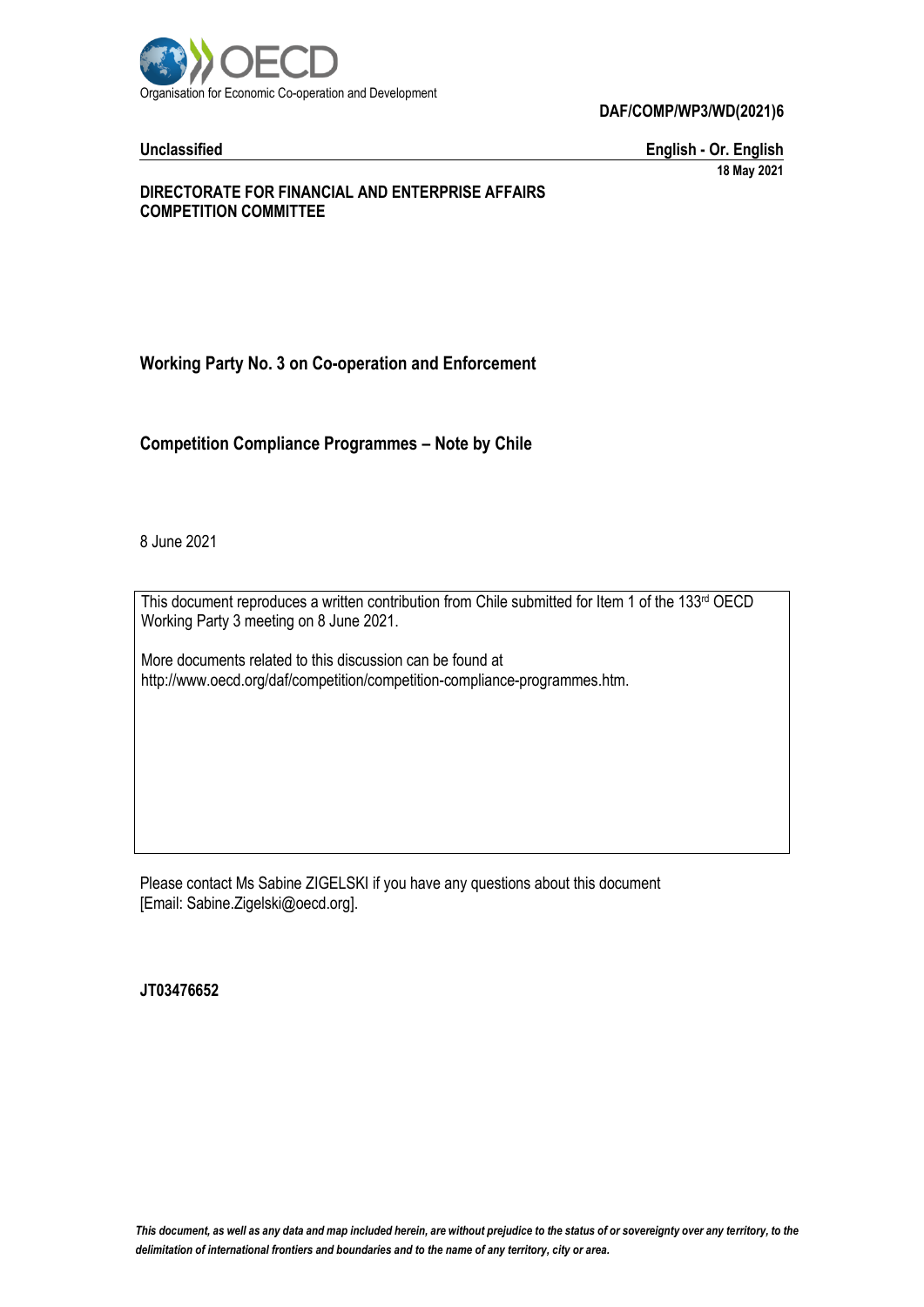# *Chile*

1. This report will address the following aspects regarding the inception of competition compliance programs ("CCP" or "CCPs") as a tool for the prevention and detection of anticompetitive behavior by firms and other economic agents: 1.- Introduction and description of applicable legal framework; 2.- The competition agency´s ("FNE") policy to promote CCPs and other interventions; 3.- The TDLC´s precedents in relation to the implementation of CCPs. Finally, 4.- Examines those decisions related to the legal consequences and effects of adopting and implementing a CCP.

# **1. Introduction and legal framework for CCPs**

2. As the introductory letter<sup>1</sup> for the WP 3 features, CCPs are comprised of sets of internal rules and procedures, guidelines, and training activities that businesses may devise and implement to ensure that all of their employees observe the competition laws applicable to their business activity.

3. In this regard, it is appropriate to state that the focus of these rules is to prevent cartel behavior. Apart from this objective, CCPs could expand to compliance measures in connection with other competition law regulations and prohibitions, including abuses of dominance. In Chile, they may also include standards and limits on contractual covenants that link providers, distributors, or clients with the company, pre-merger control reporting obligations, minority shareholdings filings and interlocking directorates prohibitions.

4. Decree Law No. 211, Chile´s competition statute ("DL 211"), does not consider prescriptions related to CCPs or its effects, nor any other statute or regulation. Therefore, its promotion and fostering has been conducted by the competition authorities in line with international standards developed by other jurisdictions. Other fields of regulations have statutes that relate specifically to compliance measures and its advantages (e.g., consumer protection regulations, environmental law, corporate criminal responsibility).

5. The main source of specific regulations for CCPs, although not binding for companies, was presented by the competition agency ("FNE") in June 2012 ("Guidelines"). In addition, through its decisions, the TDLC has endorsed CCPs, in line with the objectives of encouraging companies to take preemptive measures<sup>2</sup>. TDLC's initial case in which a corrective measure of implementing a CCP was ruled in 2015 (price fixing of doctor´s fees by a professional association<sup>3</sup>). Nevertheless, compliance issues were part of litigation previously. As an example, the TDLC, in a 2011 ruling, set standards related to a compliance "defense" brought forward by a company. The TDLC rejected this allegation in this case and stated that the standard to regulate or monitor compliance by employees requires the implementation of a formal, credible, and effective program<sup>4</sup>.

6. The active intervention and advocacy measures promoted by Chilean authorities have been well recognized by companies and stakeholders in general, and the Supreme

 $\overline{a}$ 

<sup>1</sup> Compliance Programs. Feb. 19, 2021 COMP/2021.013.

 $2$  Chile has a prosecutorial system por competition law infringement in which the FNE investigates and may bring cases before the TDLC, a special and independent tribunal in charge of ruling competition law matters.

<sup>3</sup> Decision No. 145/2015.

<sup>4</sup> Decision No. 115/2011, par. 155.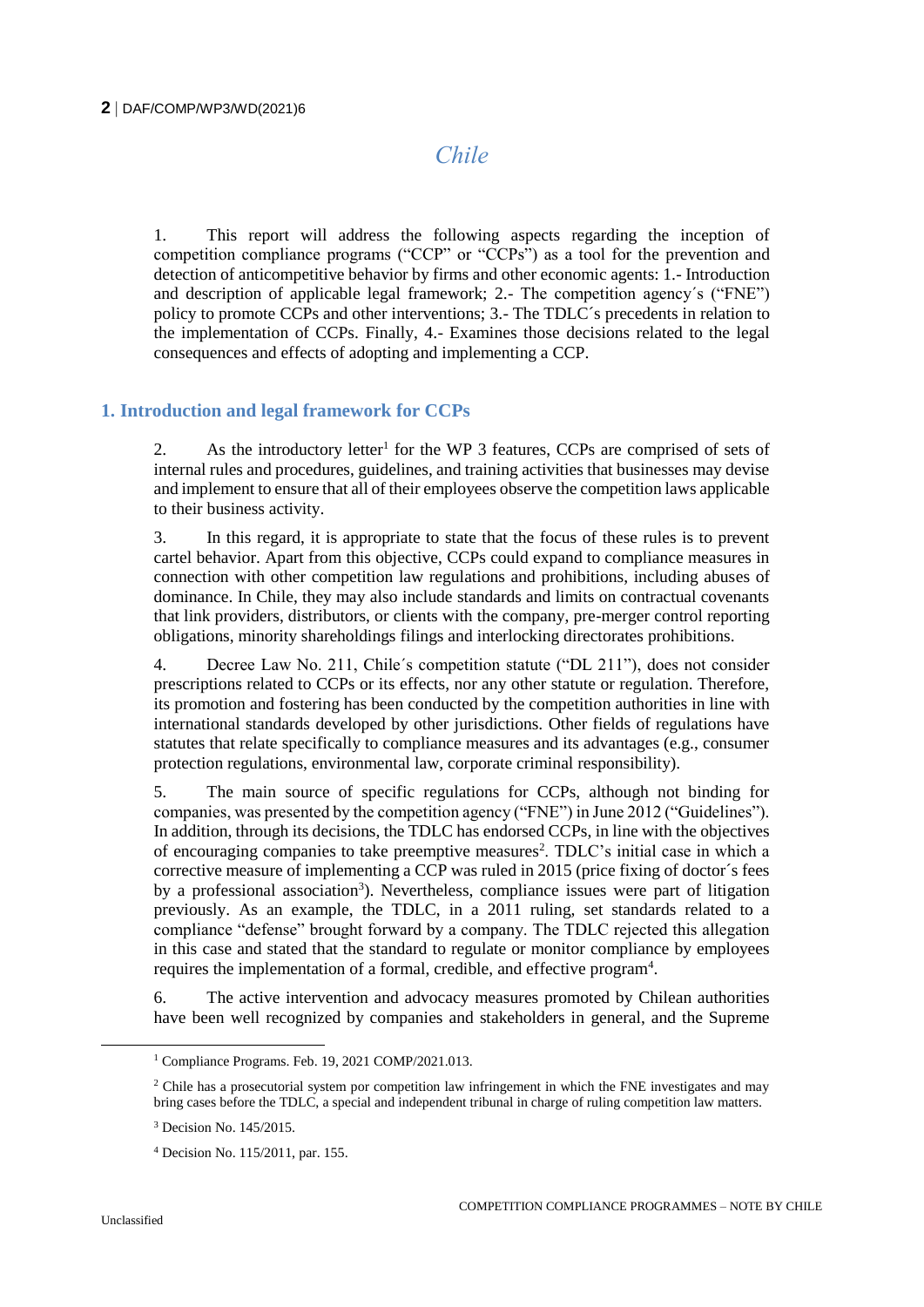Court has sided with these efforts upholding rulings that have imposed corrective actions such as the adoption of CCPs in accordance with the Guidelines.

### **2. Actions to promote CCPs and other interventions**

7. The first compliance programs initiative was launched by the FNE in March 2012, to promote efficient and effective mechanisms for infringement prevention and "damage control" by economic agents.

8. The action plan included a preliminary version of the Guidelines open for public consultation and the FNE recognized it had used in its effort the relevant material provided in the 2011 OECD roundtables (Promoting Compliance with Competition Law) and the extensive work of other agencies (form UK-OFT, Australia, Norway, Canada, France, U.S., Turkey), the EC and the International Chamber of Commerce.

9. In June 2012, the Guidelines were approved and published (*Guía "Programas de Cumplimiento de la* Normativa *de Libre Competencia*" 5) .

10. The Guidelines consider the following key aspects:

- They provide directives on the FNE´s standards for CCPs, in a general and abstract manner. The agency stated that these programs are an efficient and effective mechanism for prevention, detection, and control of damage, as they provide internal guidelines on the correct forms of reaction and allow the avoidance or reduction of the negative effects of anticompetitive behavior for both company, and society. If the company provides information and education to employees, it increases the chances of identifying risk situations earlier, and the possibility of taking the necessary measures to avoid or mitigate them in a timely manner.
- They provide guidance on the main advantages of a CCP: a) prevention of incurring into anticompetitive conducts; and, b) detection and control of harm to the company**.** According to the Guidelines the prevention of anticompetitive conducts comprises setting a control network and support scheme for and between employees, which will permit them to precisely acknowledge competition law; to internally promote colleagues to not get involved into such conducts; and to be aware of the internal procedure to report them. Secondly, regarding the detection and control of the negative effects, they permit the company to identify anticompetitive conducts and to promote advocacy into the company.

11. They also describe the benefits the FNE may grant to a firm when it has implemented a compliance program even if it is involved in an infringement: a) the possibility of obtaining a fine reduction; b) to apply for the leniency programs; and, c) to reach an extrajudicial settlement with the FNE which entails the approval of the TDLC through a summary hearing (Art. 39 letter *ñ* D.L. 211)).

12. The CCP must fulfill certain requirements for those benefits to proceed: a) implementation of a serious, comprehensive and in good faith CCP; b) existence of controls within the company and delimitation of the harmful effects resulting from the anticompetitive conduct, and c) the commitment to comply with competition law.

13. Furthermore, enforcement actions led by the FNE have also compelled the adoption of CCP and other preventive measures. Cartel settlements reached before the TDLC have

COMPETITION COMPLIANCE PROGRAMMES – NOTE BY CHILE

*<sup>5</sup> Guía "Programas de Cumplimiento de la Normativa de Libre Competencia"*. See <https://www.fne.gob.cl/advocacy/herramientas-de-promocion/programa-de-cumplimiento/>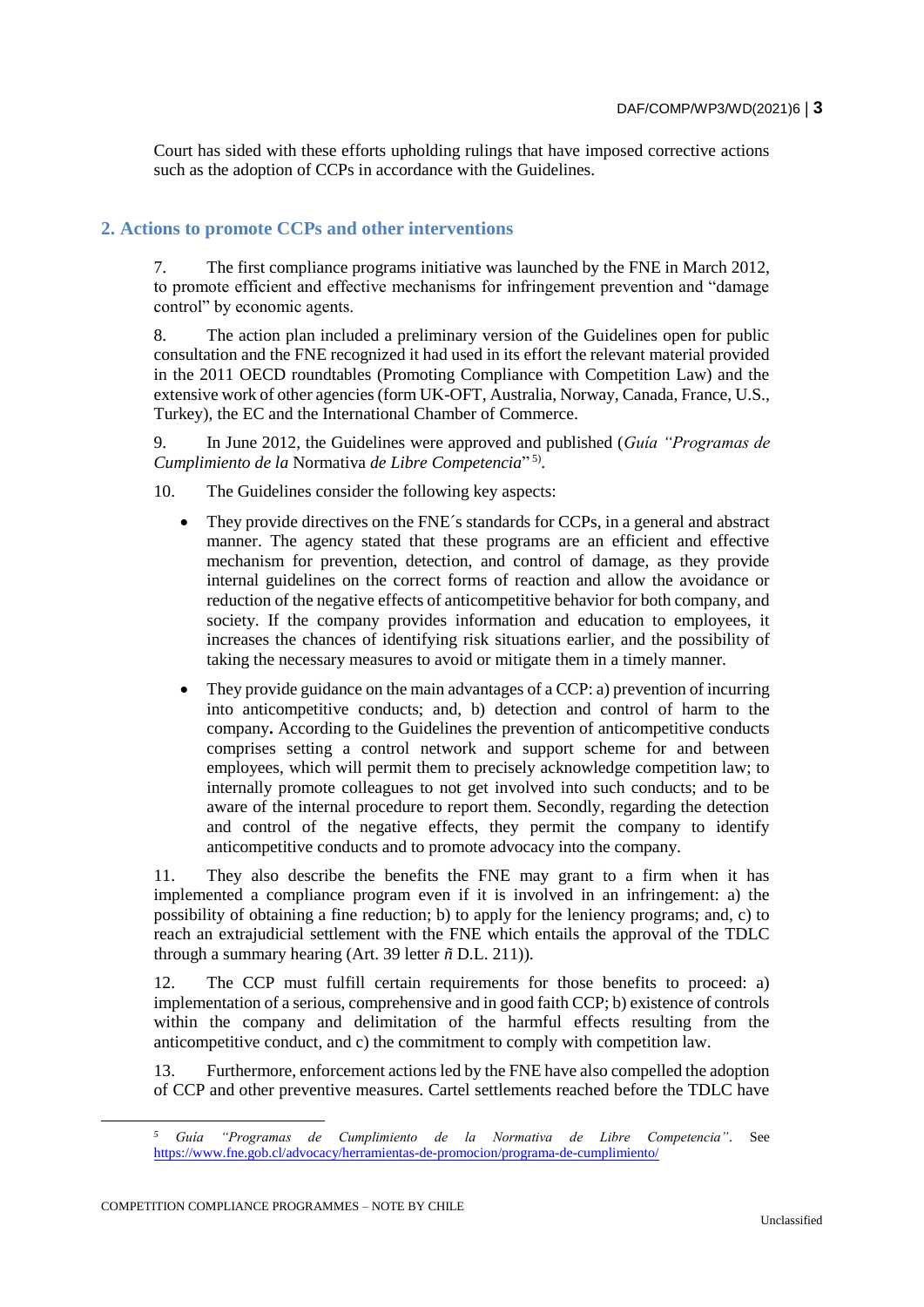#### **4** DAF/COMP/WP3/WD(2021)6

included internal codes of conduct to preclude any anticompetitive conduct in the market and avoid "improper" contacts among competitors, in reference to information exchange<sup>6</sup>.

# **3. TDLC´s recent precedents in relation to the implementation of CCPs**

14. As described above, the Tribunal has imposed the adoption of CCPs in different cartel cases<sup>7</sup> and these compliance measures have been confirmed during the appeals before the Supreme Court. The most recent case that led to discussion with regard to compliance issues is the 2016 Supermarkets case<sup>8</sup> brought forward by the FNE and decided by the TDLC in 2019.

15. This case led to the imposition of fines upon three supermarket chains for collusion –hub and spoke agreement– and, as a corrective measure, the TDLC ordered the adoption of a CCP that ought to meet, at a minimum, the requirements set out in the FNE Guidelines.

16. This CCP had to include the following measures, most of them to be executed for a term of five years:

- The board of the company shall create a compliance committee with one independent director –from the controlling shareholders–. The committee shall be established in the company's bylaws. Its duties include the designation of a compliance and full-time officer within the company.
- The company shall distribute a copy of the final decision to board members and officers who were responsible for the company´s business conduct, including decisions such as pricing policies; and to those executives who were involved in the conduct. The same individuals were ordered to provide a written certification that each of them has read and understood the terms of the ruling.
- The company shall provide comprehensive training on competition law matters by expert lawyers or economists.
- The company shall conduct internal audits –twice a year– relative to competition law compliance policies. These auditing actions should comprise, at the least: a) reviewing of corporate e-mails and phone call records through corporate telephones; b) monetary incentives included in the employees' contracts; c) involvement in trade associations; d) intervention of the company in quoting or price proposals, and in bidding procedures; and e) the internal competition law compliance program or policy.
- The company shall provide a confidential compliance hot line.
- The company shall report the implementation of the above-mentioned measures before the FNE.

17. All parties appealed the TDLC´s decision before the Supreme Court. These measures were not the subject of discussion before the Supreme Court. The dispute was centered on the effects of the CCPs already in place, according to the defendants. Presented as a compliance "defense", they alleged their mitigating effects or, furthermore, sustained

<sup>6</sup> As described in Decision No. 134/2014 and Decision No. 137/2014 (cartel cases in the interregional bus transportation market).

<sup>7</sup> E.g., Decision No. 148/2015; and Decision No. 171/2019 (car carrier case)

<sup>8</sup> Decision No. 167/2019.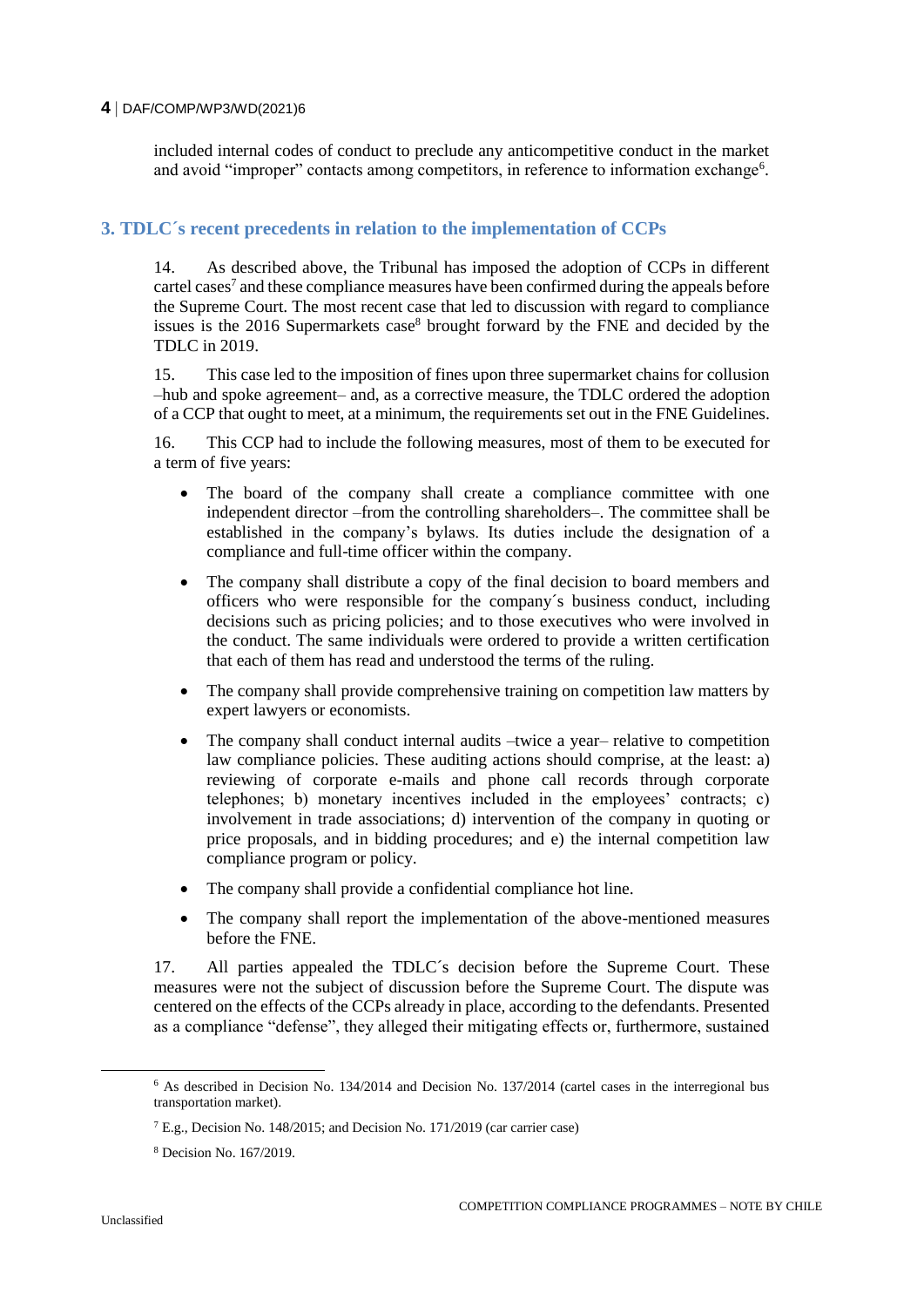a request of exemption from sanctions. This latest case will be examined in the following chapter.

**4. Legal consequences and effects of adopting and implementing a CCP (Supermarkets case)**

#### **4.1. Compliance defenses presented by the firms involved**

18. The defendants in the Supermarkets case argued that the FNE did not consider its compliance efforts when setting the level of fines requested before the TDLC. They also alleged that during its investigation, the agency did not request information of the companies' compliance efforts.

19. They claimed that a company should not be considered responsible for the behavior of personnel due to existence of an institutional commitment to abide competition law, which was proven by a code of conduct and the respective CCP. They supported their defenses explaining that these programs had been implemented by experts, providing detail of the steps taken.

20. One of the companies involved in the agreement argued that in case the TDLC found grounds to assert responsibility for the infringement, the CCP should be understood as a cause for the exoneration of such liability.

# **4.2. The TDLC's decision**

21. The TDLC held that it is possible to sustain that a company that has implemented a CCP in accordance with the standards that were considered in its ruling, may well be exempt from responsibility. In these cases, the CCP whose execution and implementation has observed certain minimum attributes makes feasible to classify the occurrence of unlawful conduct as events which are impossible to prevent or to prevent with due diligence and, consequently, constituting a cause or grounds to allow exemption of liability<sup>9</sup>.

22. Nevertheless, to obtain such exemption, the company must prove that the design of the CCP is reasonable. Ultimately, the TDLC rejected the compliance defense as an exemption but accepted it as a mitigating factor (15% reduction of the fine imposed).

# **4.3. The Supreme Court´s ruling**

23. The Supreme Court upheld the accusation with regard to the infringement. In fact, the fines imposed were raised. In relation to the compliance defense, the Court held that the very existence of a CCP cannot be regarded as an exemption from liability, as this faces a legal obstacle.

24. According to this ruling, exemptions or exonerating circumstances are expressly regulated by law and, in this case, a code of ethics is not considered in DL 211 as a trigger or cause for this effect to proceed. The Court also based its conclusion on the fact that for leniency applications DL 211 expressly contemplates the benefit of an exemption for the company whose application is approved (immunity). Nonetheless, the Court explicitly stressed and promoted the implementation of compliance measures $^{10}$ .

<sup>9</sup> Decision No. 167/2019, par. 176, 178.

<sup>10</sup> Supreme Court decision, April 8 2020, case No. 9361-2019.